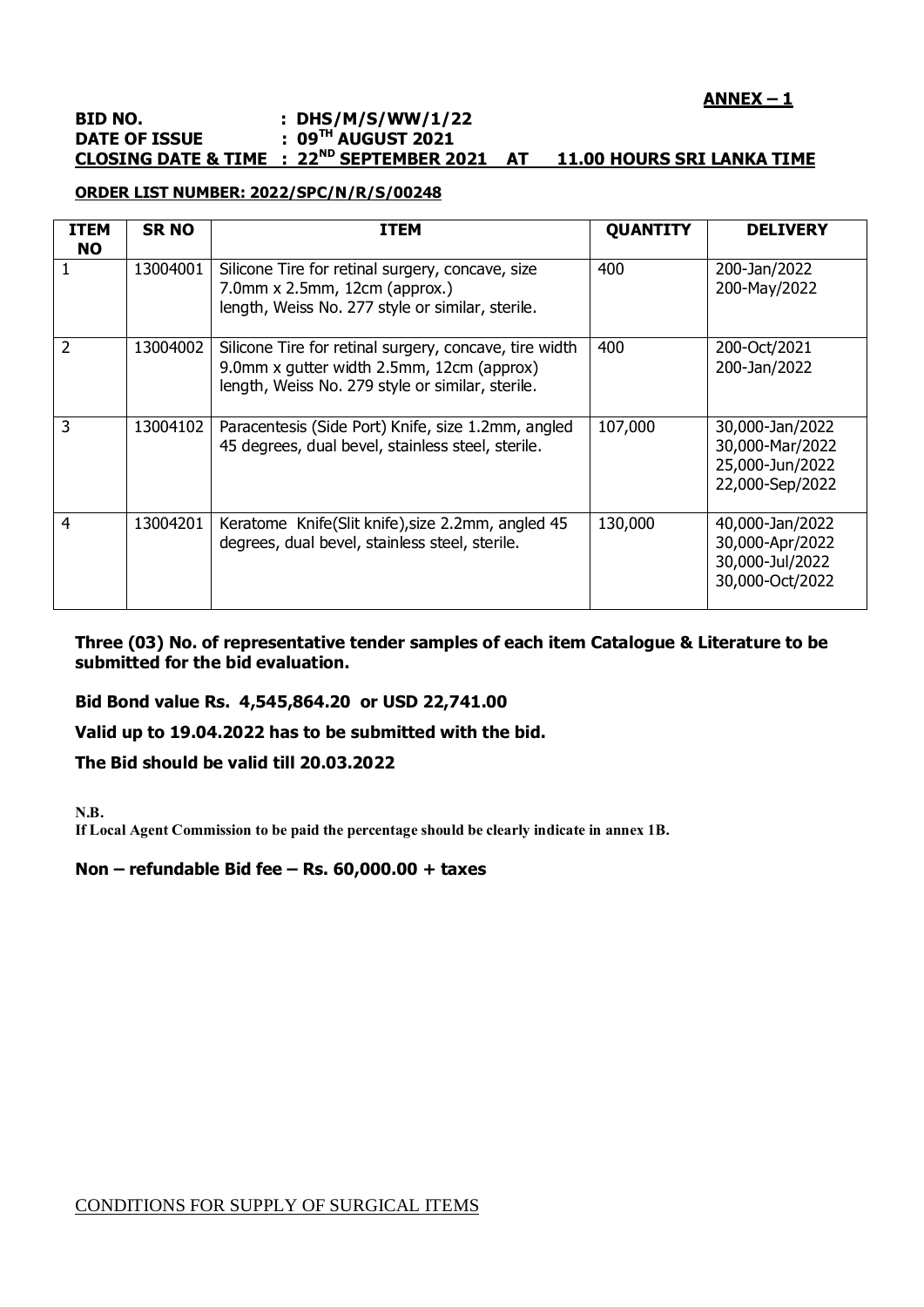# **(a) Part A-General Order Conditions (GOC) of Supply**

- **1.** The consignments supplied in respect of an order concerned, shall exactly match with the reference sample submitted and the product information (item descriptions, shelf life/warranty where applicable, manufacturer<sup>s</sup> name, country of manufacture, country of origin, etc.) provided in the bid document by the supplier, which has been accepted by the procurement committee, and included in the Indent / Purchase Order (PO), issued by SPC.
- **2.** All items shall be supplied, sourcing from the manufacturer and country of manufacturer, stated in the Purchase Order (PO)/Indent of SPC and wherever applicable shall have a valid product registration from NMRA.
- **3.** Maintaining the validity of the product registration during the period of supply(delivery schedule), obtaining import license / manufacture licensing at NMRA, is a pre-requisite for the supply of surgical items. Hence all suppliers shall produce relevant valid registration certificates/licenses, when requested by MSD/SPC.

When the validity of the product/manufacturing licenses and registrations of NMRA (eg; manufacturing license, product registration and GMP certificates), of local manufacturers / local suppliers, lapses during the year or during the period of supply (delivery schedule), it shall be extended / renewed by the supplier. A certified copies of afore mentioned valid certificates shall be submitted to MSD by the supplier when deliveries are made.

- **4.** The number of batches per consignment shall be approximately five (5). Batch quantity shall be an equal multiple of the quantity of the consignment and the proportionate size of the batch quantity shall be not less than 15% of the quantity in the consignment.
- **5.** The specifications of the product offered by the suppliers in the tender, shall match with the tender specifications for the item and **any form of alternate offers will not be entertained unless otherwise mentioned in this document.**

## **Shelf life & Warrantees**

**6.** Freshly manufactured stocks of the product shall be supplied; thereby the residual Shelf Life (shelf life remaining at the time of delivery of goods in Sri Lanka/ MSD stores in case of local supplies) of the product, shall be 85% of the shelf life requested (specified in order/Indent/PO)

In respect of the items with requested shelf life equal or more than 36 months, any deficit between the residual shelf life and requested shelf life, shall not be more than 04 months.

When the shelf life is not specified in the indent/PO/item spec; the requested shelf life shall be considered as, 36 months for surgical items.

# **Standards & Quality**

- **7.** Standards; In addition to Pharmacopoeial Standards that are indicated in the item specifications, other Pharmacopoeial Standards that are registered at National Medicines Regulatory Authority in Sri Lanka are also acceptable when no bidders have quoted for the standard specified in the item specification.
- **8.** Any product deficient of its sub-components/accessories, not at the specified quality standards or all its components not unitized appropriately in packaging (as a set) shall be rejected.
- **9.** Withdrawal from use of items due to quality failure found as manufacturer<sup>s</sup> sipplier<sup>s</sup> fault: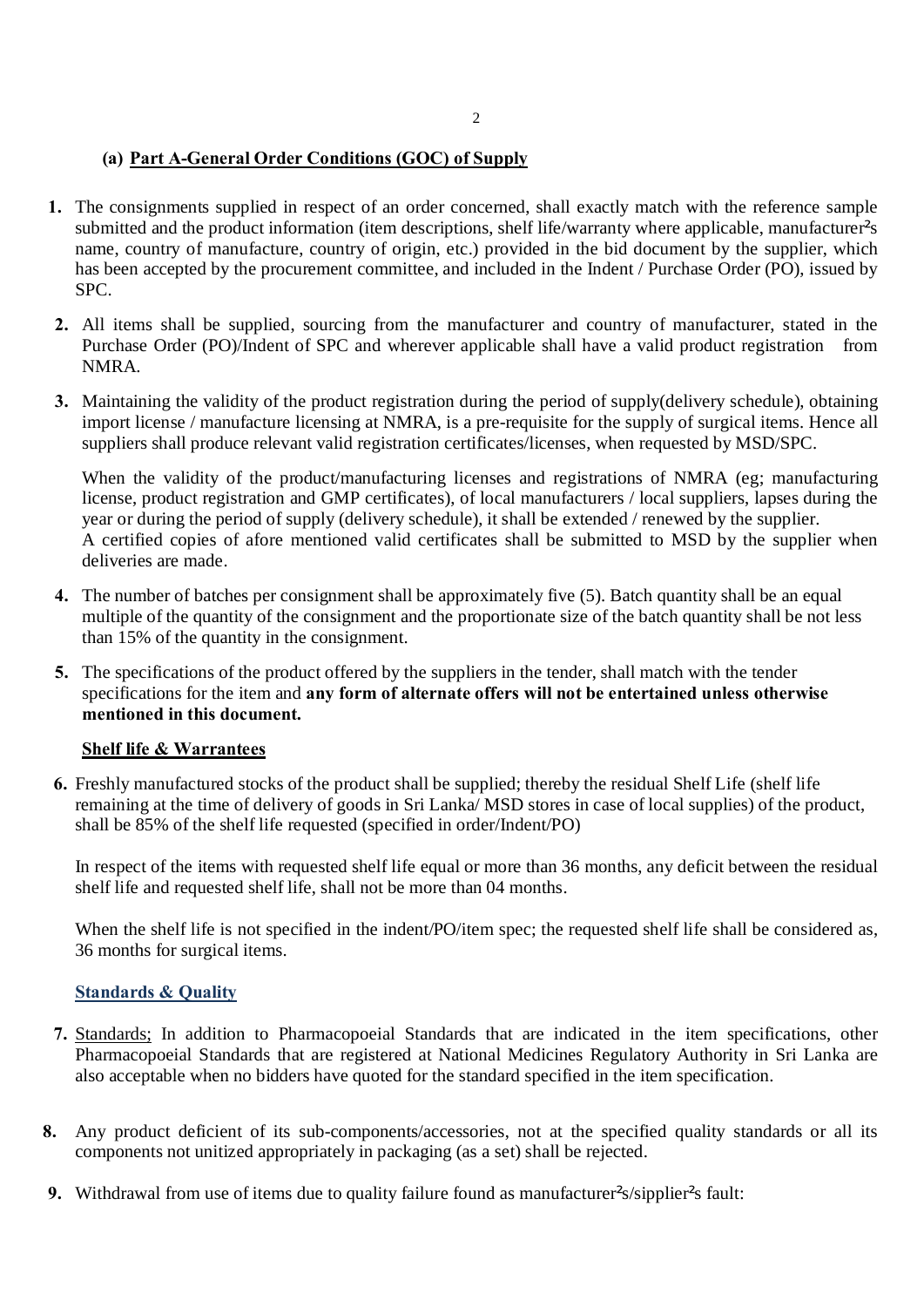- 3
- (a). In case of batch withdrawal, **value of entire batch quantity supplied** shall be recovered from the supplier.
- (b).In case of product withdrawal, **value of entire product quantity** supplied shall be recovered from the supplier.
- (c). In the event of either a) or b) above, supplier shall be charged the total **cost involved for MSD, of the quality failed supplies** with 25% administrative charge of the same**.**
- **10.** The storage conditions and the packing requirements of the product shall conform to the information given by the manufacturer and accepted by NMRA for the product registration.

The bidder must provide with the bid, a declaration to certify the NMRA accepted product details such as; storage conditions, pack details/contents/sizes and standard batch quantity/size of the product.

- **11.** Immediately after delivery at MSD, the consignments shall be subjected to testing appropriately drawn, one random batch sample (Post-delivery sample) of the consignment at a government/semi-government/accredited laboratory. If the sample is found to be substandard, random batch samples will be tested from all the batches/lots in the consignment, and entire expenses on such tests, like value of samples, transport, sampling and testing charges, etc, will be recovered from the supplier.
- **12.** Consignments supplied to MSD violating the storage conditions indicated on product labels and/or product information leaflet (as accepted for product registration at NMRA), shall be considered as quality affected consignments and quality assurance of such consignments shall be carried out by post-delivery testing at government / semi government laboratory in Sri Lanka or at an accredited laboratory (foreign/local). All the expenses on such an event, including storage cost shall be borne by the supplier. If found to be quality affected the consignment will be treated as quality failed (as clause No.09).

## **Pack size, Labeling & Packaging**

- **13.** Offers for pack sizes at a lower level (smaller quantity per pack) than the pack size specified in the item description/specification and MSD order List, are also acceptable, but higher level (larger quantity per pack) pack sizes will not be entertained unless otherwise offered with the original bid and accepted by the procurement committee, with the concurrence of MSD.
- **14.** Each item shall bear the item Description, SR No, Batch No/Lot no., Reference/Catalogue No.(not for pharmaceuticals) Date of Manufacture, Date of Expiry and  $\cdot$  STATE LOGO of Government of Sri Lanka. Product information Leaflet (PIL) to be included with each pack.

It is essential to include and exactly match the dates of Expiry & date of Manufacture (in any form as  $\cdot$  Year & Month, or  $\cdot$  No Exp., ), in the innermost pack and supplier<sup>t</sup>s invoice.

**15.** Description of the Item, SR No, Date of Manufacture, Date of Expiry, Batch No, Name and address of manufacturer and · STATE LOGO of Sri Lanka Government shall be clearly marked on the outer covering of the individual/innermost pack containing the minimum unit of measure.

The format of Date of Manufacture / Date of Expiry should be declared in the offer and it shall consist at least the YEAR & MONTH.

- **16.** All outer most cartons (shipping packages) shall bear the MSD Purchase Order No, SPC Indent No., SR No, Batch No, and Date of Expiry in size 1.5cm letters / figures in prominently visible manner. This may be printed, stenciled or label properly affixed.
- **17.** Batch Number of the product shall be separately Barcoded (in Code 128 or 2D formats) and Barcode shall be printed on the labels at all levels of packing as described below, conforming to the industry standards in Barcode printing and pasting.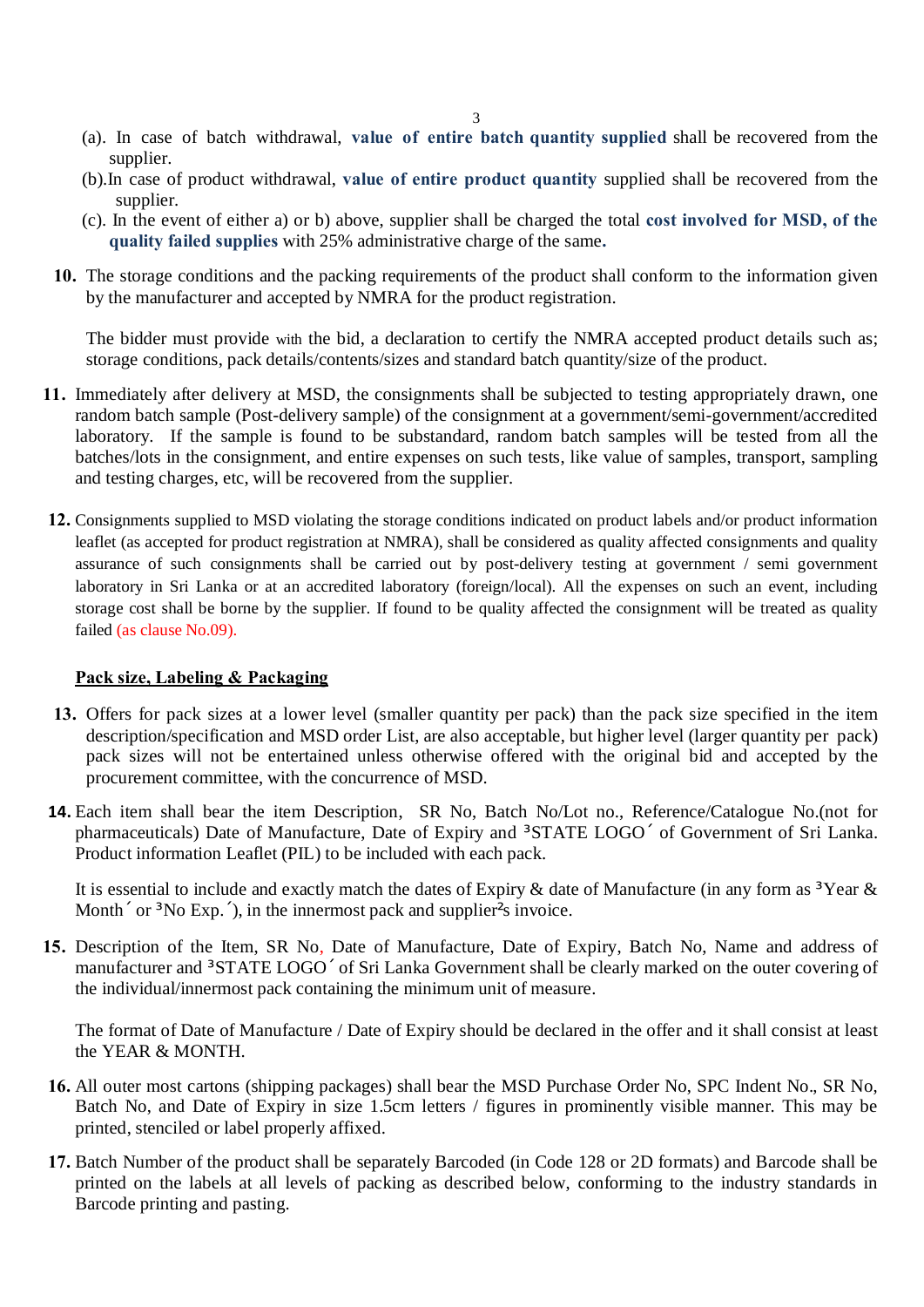Format shall be according to Code 128 or 2D standards. Maximum barcode size shall be 5.0cm (length) x 2.5cm (width).

**18.** In case of receiving goods under inappropriate packaging conditions (not in good order), was to be sorted out by MSD to select the items in good order by 100% checking/handling of the consignment, all expenses incurred to MSD in such an event (including demurrage charges, cold stores charges, labor charges etc. or any other charges incurred until goods are ready for acceptance), have to be paid to MSD by the local supplier, before attending to checking the consignment 100%, by MSD.

In respect of SPC imported supplies, if the local agent does not follow suit as above, such extra expenses incurred to MSD shall be recovered from the supplier by SPC and refund to MSD.

### **Storage Conditions & Temperature**

- **19.** If the storage temperature & conditions are not specified in the item specification, NMRA accepted product storage conditions, shall conform to Sri Lankan ambient storage conditions in the ranges of  $30^0c +12^0c$ temperature and 75% +/-5% relative humidity. The product storage conditions shall be clearly indicated at all levels of labels/packages/boxes.
- **20.** In respect of the products requiring controlled temperature storage (Eg.  $< 25^{\circ}$ c, 2-25<sup>°</sup>c, 15-20<sup>°</sup>c/30<sup>°</sup>c, 2-8<sup>°</sup>c etc.), supplier shall provide MSD with latest product stability study reports with the invoice of the consignment.(report shall include studies; at  $30^{\circ}$ c +/-  $2^{\circ}$ c & 75% +/- 5% RH for **AC stored** items and at  $25^{\circ}$ c  $+/- 2\overline{0}$ c & 60%  $+/- 5\%$  RH for **Cold stored** items. It shall be a true copy of the latest report submitted to NMRA or a report issued within last 05 years). (refer clause No.10)

### **Delivery Requirements**

**21.** All items shall be supplied as per the latest/final delivery schedule, communicated to the supplier, as an amended Indent/PO delivery schedule (if not amended, original schedule in the Indent/PO will apply) mutually agreed between MSD& SPC, at the time of establishing the payment terms (L/C, DP, TT, etc). Any deviation from this agreed delivery schedule shall be treated as a defaulted delivery.

Contravening the above directions, if the delivery schedule is violated by the supplier for no fault of MSD/SPC/MOH and in the event MSD decides to accept any such consignment in full or part thereof, that is delivered after the due delivery date, Condition No. 23 on delayed deliveries, shall be applied.

- **22.** All consignments shall be delivered at Medical Supplies Division or an alternate receiving point as directed. However sending consignments **to reach Sri Lanka from 15th December to 10th January** shall be avoided, unless otherwise prior approval has been granted by MSD for such deliveries.
- **23.** Defaulted consignments with respect to delivery schedule shall only be considered for acceptance, subject to a penalty imposed for the delay due to suppliers fault, allowing a grace period up to two weeks. Consignments delivered after that grace period shall be considered for acceptance subject to a penalty to the supplier as described below ;

(a). A penalty of 0.5% per day of the consignment value, calculated commencing from the 15th day up to 60th day delay from the due delivery date, as per the indent/PO or its¶latest amended delivery schedules.

(b). When the delay exceeds 60days purchase order will be considered as automatically cancelled, on defaulted performance. In such a situation, MSD reserve the right to recover liquidated damages or to revoke the cancellation (eg. if payments have been released prior to such a cancellation), and accept the consignment subject to a 25% admin charge.

**24.** (i). If any local purchases were to be made by MSD/SPC to ensure continuity of supply (due to noncompliance of Indent/PO/its' amended; delivery schedule); in the ensuing period inclusive of the grace period for delivery from due delivery date, extra expenditure incurred on such local purchases, over the landed cost of relevant SPC main order, shall be recovered from the supplier.

4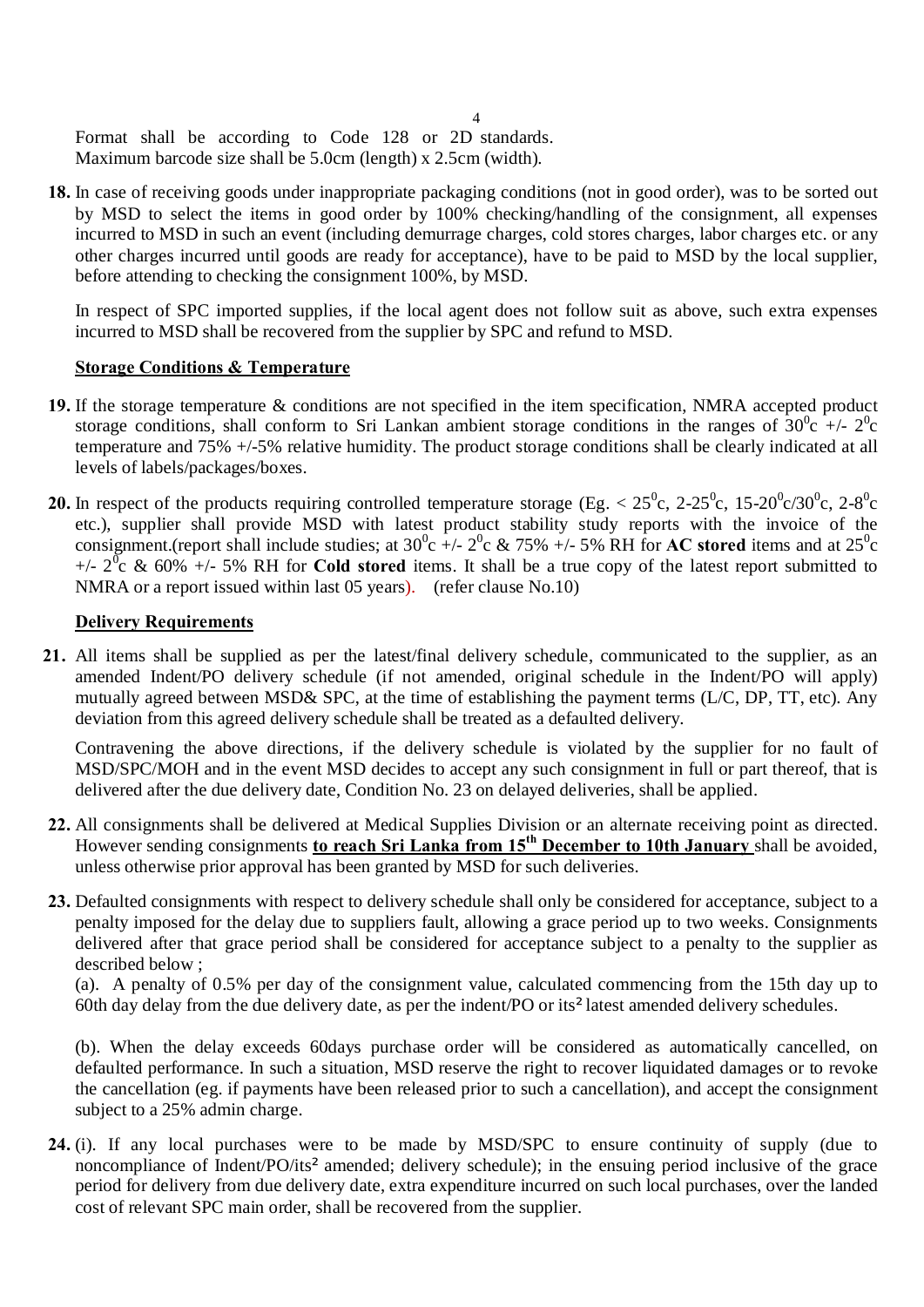(ii). If a delivery defaulted (violating delivery schedule in the indent/PO) SPC supplier/his local agent, who participate in an urgent local purchase tender of SPC or MSD for the same item, quoting the same product or any similar product, is bound to supply the local purchase order at the landed cost of the defaulted SPC main order. In violations of the same, the cost difference will be set off from the payments to the supplier of the corresponding SPC main order.

- **25.** In respect of local manufacturers/ local suppliers, all deliveries shall be made only on week days excluding public holidays, also allowing adequate time to enable the completion of the receiving process at MSD stores before 3.30 p.m. In the event of failure to meet this deadline due to supplier<sup>'</sup>s fault (eg. In delivery; time, product, document, etc.) goods shall be accepted on the following working day, such date shall be counted for working out penalties as per Condition No. 24 (regarding defaulted consignment) of the conditions of supply. As an alternative, supplier can request MSD to take over the consignment on the same day, subject to settling all other expenses (i.e. staff OT, forklift charge, etc.) of MSD, by the supplier.
- **26.** The extension of L/C<sup>'</sup>s overstepping delivery schedules in the Indent/PO/its' amendments, shall not in any way affect the recovery of late delivery charges, as per Condition No. 23 (regarding defaulted consignments) and any other direct or indirect additional costs/liquidated damages, relating/consequent to extension of L/C.
- **27.** When adequate storage space is not available at MSD, to accept a delivery defaulted consignment (deviating from the delivery schedule in the Indent/PO/its¶amendments) under the condition No. 20, any additional expenses caused to MSD or SPC in arranging temporary external storage and other expenses (eg. demurrage, detention, container storage, re-handling cum transport, etc.) shall be borne by the supplier.

### **Documents & Information**

- **28.** MSD Order No, Item Description, SR No, Batch No., Date of Manufacture, Date of Expiry and product Storage Condition, shall be indicated in all Supply Invoices and detailed Packing Lists.
- **29.** One of the tender samples of the selected bid shall be forwarded to MSD, for using as a reference sample (can make it; a part of the last consignment or a returnable to supplier) for checking the conformity of the consignments received under the indent/PO.

The images of the ; specimen labels, minimum pack and outer most box/shipper carton, that satisfies the above mentioned labeling conditions, shall also be provided within 14 days of releasing the indent by SPC. Reference sample to be sent by Procurement Entity of MSD.

- 30 The supplier shall submit all shipping documents to (Including Bills [of Lading / Dr](http://www.msd.gov.lk/)aft Air Way Bills etc.) SPC Imports department and MSD by e-mail (**follow instructions in website www.msd.gov.lk** ), at least 03 days before the Expected Time of Arrival (ETA) of sea freighted consignments & 02 days before the ETA of Air freighted consignments.
- 31. After releasing the Indent/PO or establishing  $L/C$ , the latest logistical position of manufacturing  $\&$ supply on the Indent/PO, shall be updated biweekly through e-mails to SPC with a copy to MSD by the supplier.( follow instructions in the website www.msd.gov.lk)

If it is not complied or the information so provided are found to be incomplete/false, the grace period (for supply delays) mentioned in the condition No. 23 will not be applicable.

#### **Common conditions**

32. In addition to the general conditions of supply given herein, any other relevant conditions as per the tender document issued by SPC, are also applicable.

#### **Special Conditions for Surgical Consumables Item**